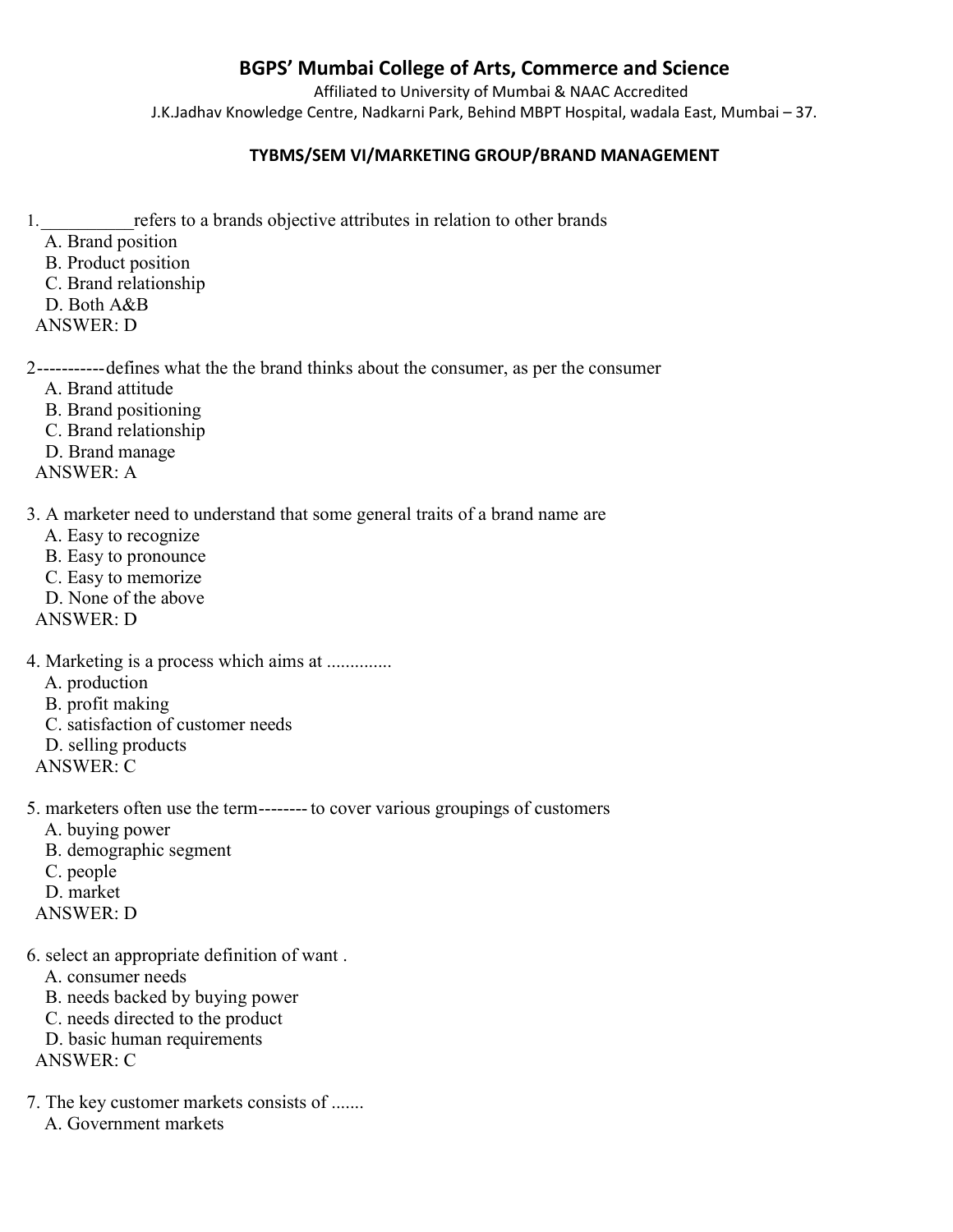B. Business markets C. Consumer markets D. All of the above ANSWER: D

8. ........buy products & ...... use product A. consumer & customers

- B. buyers & sellers
- C. buyers & customers
- D. customers & consumer
- ANSWER: B

9 ---------- reflects the sum of the perceived tangible & intangible benefits & costs to cutomers

- A. customer satisfaction
- B. customer value
- C. customer delight
- D. none of the above
- ANSWER: B

10. Testing before launching a product launching a product is known as ....

- A. Acid test
- B. Concept testing
- C. mrket test
- D. test marketing
- ANSWER: D

11. is a way of describing audience based on factors such as age, gender, education level, town class, income etc.

- A. Demographic
- B. Psychographic
- C. Socio-economic
- D. Infographics
- ANSWER: A

12. is a way of describing audience based on the their life style, attitudes, aspirations, habits etc.

- A. Demographics
- B. Psychographics
- C. Socio-economic
- D. Infographics
- ANSWER: B

13. is the acquisition of goods and services by the seller or industrial user for the purpose of resale

- A. selling
- B. assembling
- C. buying
- D. transportation
- ANSWER: B

14. A. .... is an elaborated version of the idea expressed in consumer terms

- A. new idea
- B. product concept
- C. product idea
- D. test brand
- ANSWER: B
- 15. NPD Stands for
	- A. national production division
	- B. new product department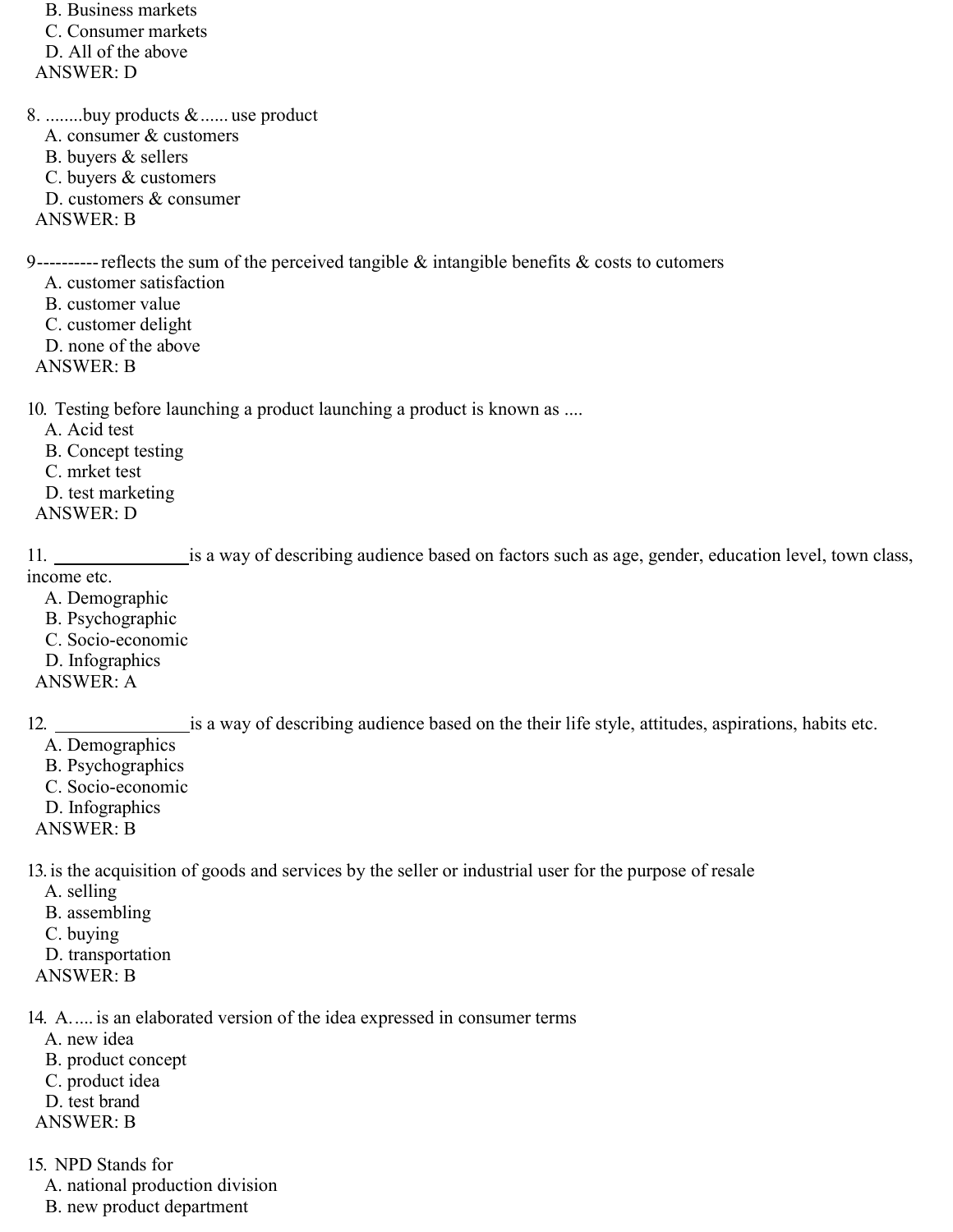C. new product design D. new product development ANSWER: D 16. A. ........ is a detailed version of the idea stated in meaningful consumer terms A. product concept B. product idea C. product feature D. product image ANSWER: A 17. marketing myopia related first paper published in 1960 in the .......... A. international business review B. forbes magazine C. harvard business review D. oxford university press ANSWER: C 18. A large amount of advertising is for retailers, local businesses and for promotions. A. news paper B. magazines C. radio D. television ANSWER: C 19. marketing buzz means means...... A. De marketing B. Pricing C. Product Development D. Promotion ANSWER: C 20. Companies are exploring the **for communicating their advertising message because of its several** attractive features and advantages. A. television B. newspaper C. radio D. new media ANSWER: D 21. The advertising industry is passing through a transition phase with the emergence of the media. A. television B. online C. interactive D. information ANSWER: B 22. New media is very cost-effective when compared to the traditional media and is highly \_\_\_\_\_\_\_\_\_\_\_\_. A. reliable B. requted C. resourceful D. result-oriented ANSWER: D 23. The is the biggest possible medium and has the quickest and the deepest reach throughout the globe. A. web B. TV

- C. radio
-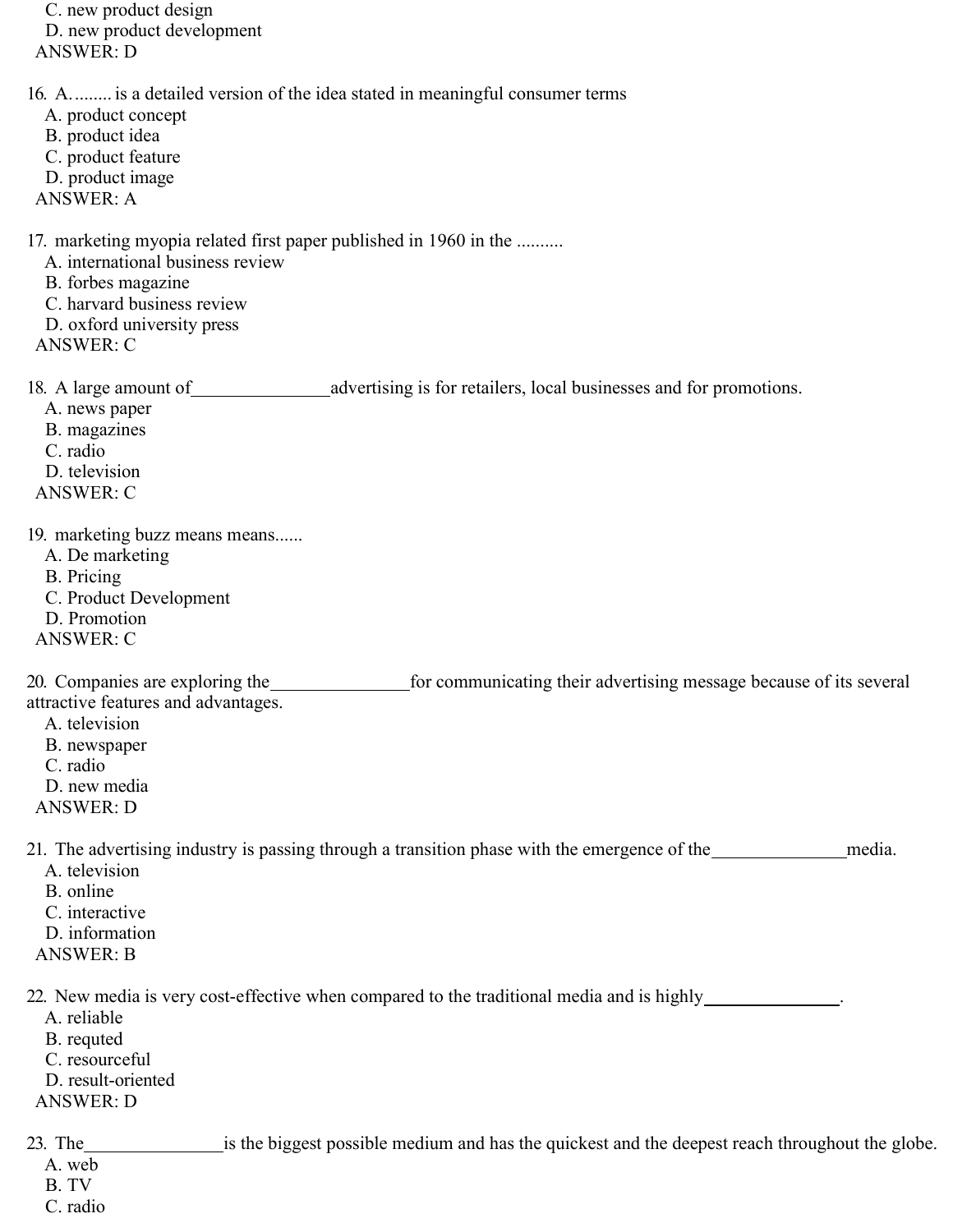D. outdoor ANSWER: A 24. Digital technology is changing the way relate to products and markets. A. manufactures B. consumer C. delears D. industry ANSWER: B 25. Cyber consumers are not \_\_\_\_\_\_\_\_\_\_\_\_\_. A. active B. passive C. homogeneous D. heterogeneous ANSWER: C 26. Marketers often use the term to cover various groupings of customers. A. people B. buying power C. demogrphic segment D. market ANSWER: D 27. Inside sales is known as A. Direct marketing B. social marketing C. tele-marketing D. viral marketing ANSWER: C 28. which is the future of of direct marketing ........ A. one to one communication B. open dialogue C. personal relationship D. all the above ANSWER: D 29. tele marketing is a part of ..... A. direct marketing B. relationship marketing C. social marketing D. viral marketing ANSWER: A 30. Selectivity is related to \_\_\_\_\_\_\_\_\_\_\_\_\_. A. portrayal B. relevance C. support D. coverage ANSWER: D 31. A cluster of complementary goods and services across diverse set of industries is called as A. market place

B. meta market C. market space D. resource market

ANSWER: B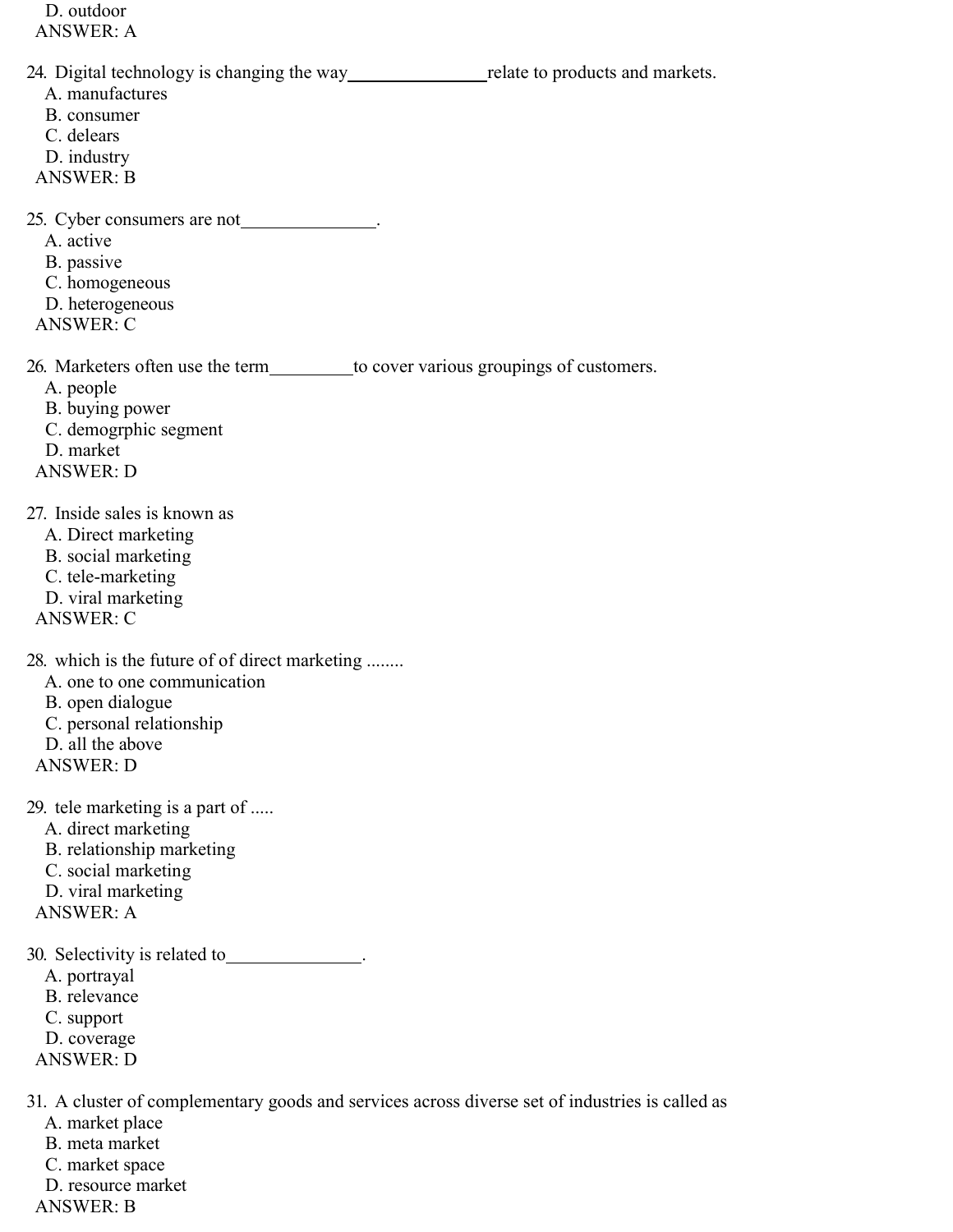32. **a advertising affords the marketer the ability to engage the consumer in a direct and personal way.** 

- A. Interactive
- B. Contextual
- C. Traditional
- D. Website.
- ANSWER: A

33. One of the key tasks of marketers is and to create consumer perceptions that the product is worth purchasing.

A. To make products easily visible and available

B. To promote sales of products

C. To differentiate their products from those of competitors

D. To do marketing surveys

ANSWER: C

34. <u>technology</u> is changing the way consumers relate to products and markets.

A. Information

B. New

C. Digital

D. Cyber

ANSWER: C

35. Cyber consumers are not .

A. Hetrogeneous

B. segemented

C. mass

D. homogeneous

ANSWER: D

36. e-Tailing will have to co-exist with retailing.

A. e-Commerce

B. traditional

C. mobile

D. integrated

ANSWER: B

37. the appropriate market segment has become ever more important when carrying out e-branding campaigns.

A. Segmenting B. Positioning C. Targeting D. Implementing ANSWER: C

38. Creating and securing a brand name in the physical world requires extensive marketing. .

A. Research

B. strategy

C. effort

D. media

ANSWER: A

39. Online marketing of all types offers superior measurability and trackability in comparison to traditional

 . A. media

B. tactics

C. research

D. information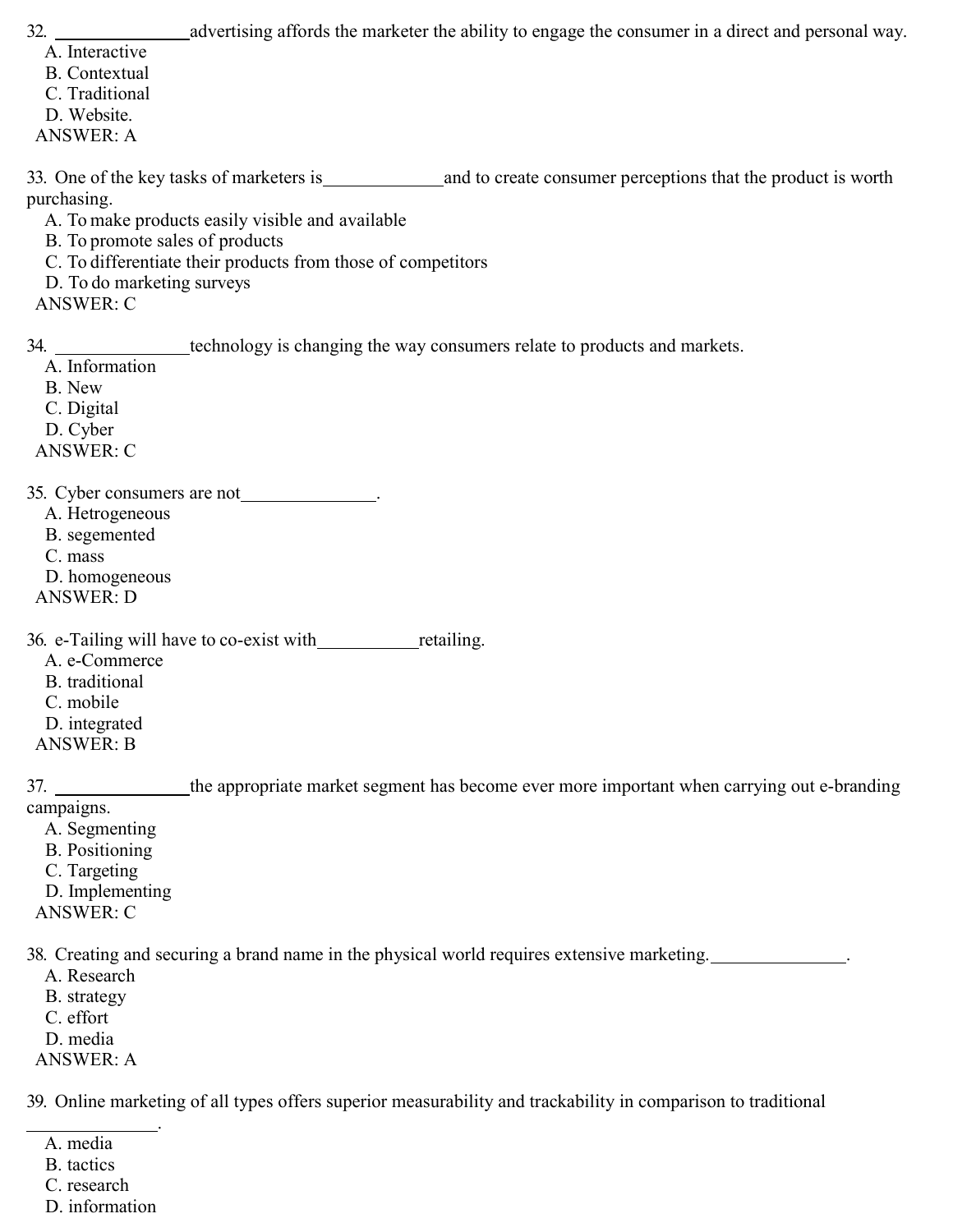ANSWER: B

- 40. Digital branding, in general need to have the consumer- specific orientation addressed to consumers in a
	- context.
	- A. geographic B. natural
	- C. confined
- D. cultural
- ANSWER: D
- 41. What is the last stage of the consumer decision process?
	- A. problem recognition
	- B. post purchase behavior
	- C. alternative evaluation
	- D. purchase
- ANSWER: B

42. Media are the bridges that carry messages back and forth between companies and \_\_\_\_\_\_\_\_\_\_\_\_.

- A. consumers
- B. customers
- C. prospects
- D. influencers.
- ANSWER: B

43. The challenge of media planning is becoming greater because the number of ways to send brand messages is

- . A. decreasing B. complicated C. increasing
- D. competitive ANSWER: C

44. Media planners begin their work by doing media .

- A. research
- B. message
- C. buying
- D. selling
- ANSWER: A

45. markets are made up of members of the distribution chain

- A. Consumer
- B. Business-to-business (industrial
- C. Institutional
- D. Channel
- ANSWER: D

46. Vehicles dealing with particular areas of interest, such as sports, hobbies or finance, are the ones most likely to have lifestyle and product - usage data in addition to profiles.

- A. media
- B. demographic
- C. audience
- D. brand
- ANSWER: B

47. When a company distributes its products through a channel structure that includes one or moreresellers, this is known as

- A. Indirect marketing
- B. direct marketing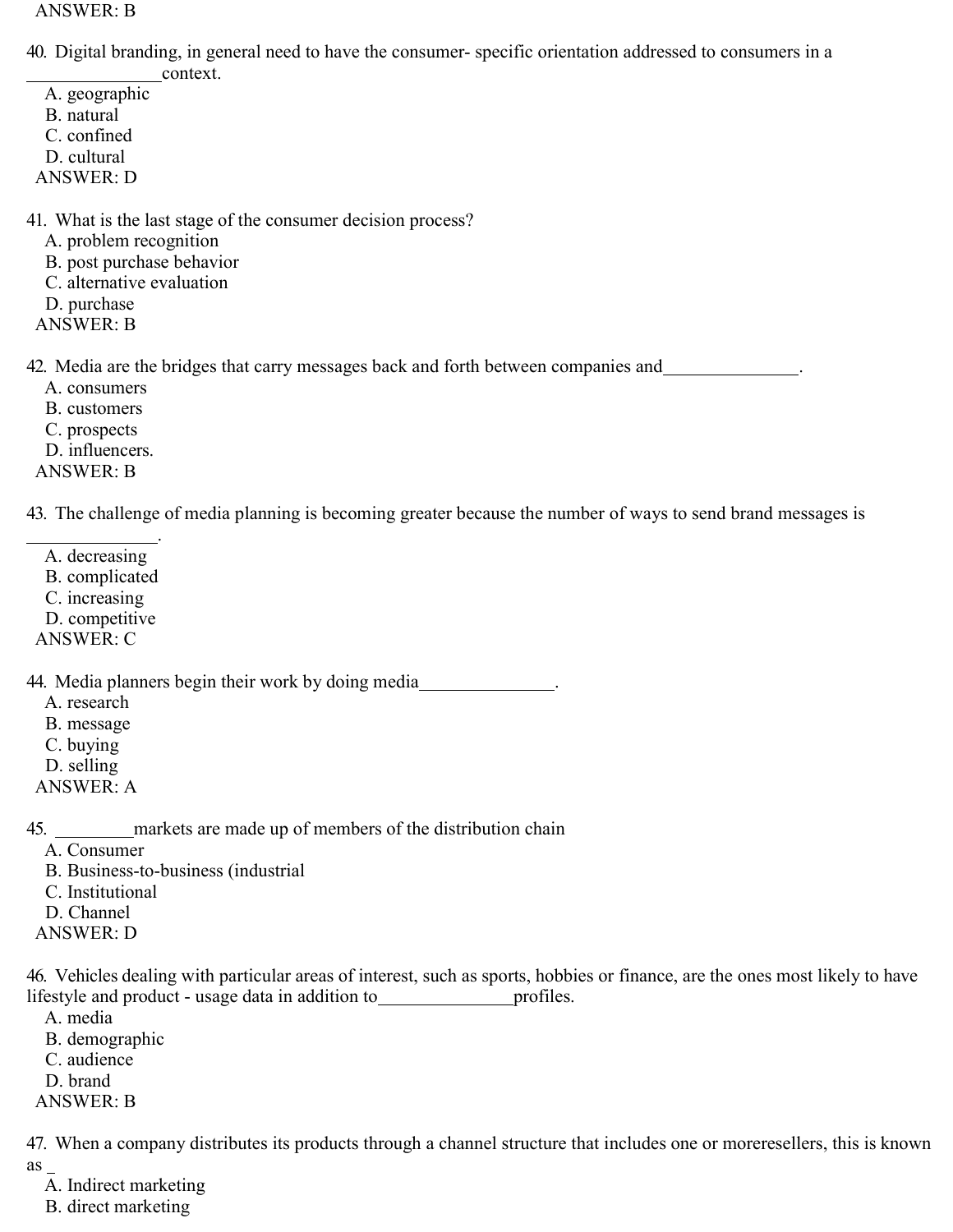C. multi-level marketing D. integrated marketing ANSWER: A 48. In marketing theory, every contribution from the supply chain adds \_\_\_\_\_\_\_\_\_ to the product A. value B. cost C. convience D. ingredients ANSWER: A 49. In marketing theory, every contribution from the supply chain adds \_\_\_\_\_\_\_\_ to the product. A. value B. costs C. convenience D. ingredients

50. The act of trading a desired product or service to receive something of value in return is known as which key concept in marketing?

A. product

ANSWER: A

- B. exchange
- C. production
- D. customer
- ANSWER: B

51. The most basic level of a product is called the:

- A. core product.
- B. central product
- C. fundamental product.
- D. augmented product.

ANSWER: A

52. Anything that can be offered to a market for attention, acquisition, use, or consumption that might satisfy a want or need is called a(n):

- A. idea
- B. demand
- C. product.
- D. service.
- ANSWER: C

53. has been the first to launch an innovative media buying / selling technique, through its lastminute inventory.com, which auctions unsold media space online.

- A. Madison media
- B. Mudra Max
- C. Dentsu India
- D. JWT India
- ANSWER: C

54. A change in an individual's behavior prompted by information and experience refers to which one of the following concept?

- A. learning B. role selection C. perception D. motivtion
- ANSWER: A

55. A futuristic innovations (media planning) involves creating satellite imagery of the monogram or message to reach the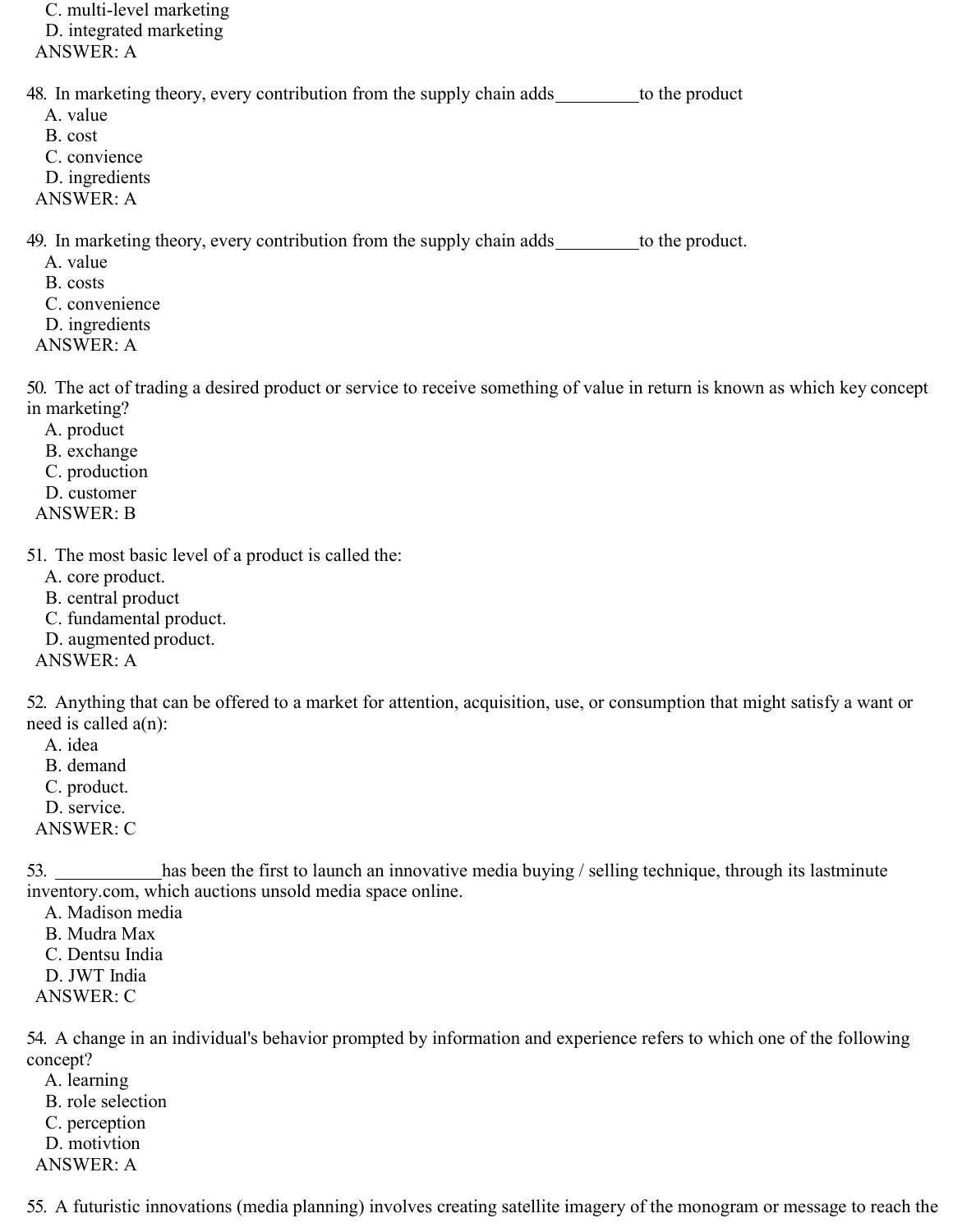desired geographic location and .

A. programme

B. action

C. audience

D. media

ANSWER: C

56. Customers' have become the order of the day.

A. endorsement

B. information

C. awareness

D. knowledge

ANSWER: A

57. Holistic marketers achieve profitable growth by expanding customer share, , and capturing customer lifetime value.

A. undermining competitive competencies

B. building customer loyalty

C. milking the market for product desires

D. renewing a customer base

ANSWER: B

58. pricing is the approach of setting a low initial price in order to attract a large number of buyers quickly and win a large market share.

A. Market-skimming

B. Value-based

C. Market-penetration

D. .Leader

ANSWER: C

59. markets include a wide variety of profit and nonprofit organizations, such as hospitals, government agencies, and schools, which provide goods and services for the benefit of society.

A. Consumer

B. Business-to-business (Industrial

C. Reseller

D. Institutional

ANSWER: D

60. When a company distributes its products through a channel structure that includes one or more resellers, this is known  $as_$ 

A. indirect marketing

B. direct marketing

C. multilevel marketing

D. integrated marketing

ANSWER: A

61. is now a significant part of every global corporations marketing arsenal.

A. Internet

B. Web

C. Mobile

D. e - marketing

ANSWER: D

62. customers can themselves become publishers, choosing to share what they have received with their

social networks.

A. Publish - subscribe

B. Instant sharing

C. Multi - model viewing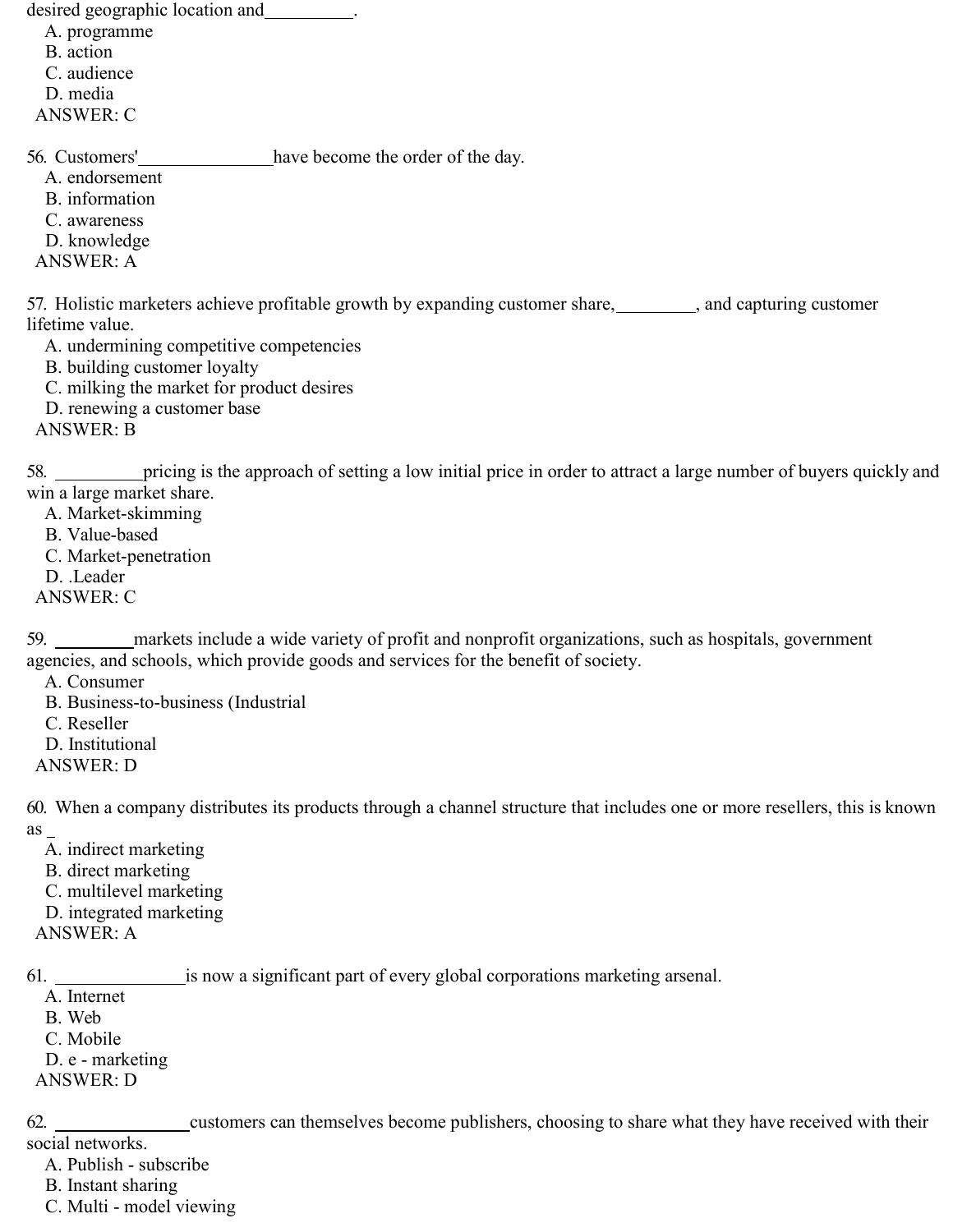D. Mobile invertising ANSWER: B

63. Holistic marketers achieve profitable growth by expanding customer share, and capturing customer lifetime value.

A. undermining competitive competencies B. building customer loyalty C. milking the market for product desires

D. renewing a customer base

ANSWER: B

64. pricing is the approach of setting a low initial price in order to attract a large number of buyers quickly and win a large market share.

A. Market-skimming

B. Value-based

- C. Market-penetration
- D. Leader

ANSWER: C

65. Whether to sell via intermediaries or directly to consumers, how many outlets to sell through, and whether to control or cooperate with other channel members are examples of decisions marketers must make about

A. Promotion

B. Price

C. Distribution

D. Product

ANSWER: C

66. A social and managerial process by which individuals and organizations obtain what they need and want through value creation refers to which one of the following concepts?

A. Selling B. Advertising

C. Barter

D. Marketing

ANSWER: D

67. The task of any business is to deliver at a profit.

A. customer needs

B. customer value

C. products and services

D. improved quality

ANSWER: B

68. The solution to price competition is to develop a differentiated:

A. product, price, and promotion.

B. offer, delivery, and image.

C. package and label.

D. international Web site.

ANSWER: B

69. Buying goods and services for further processing or for use in the production process refers to which of the following markets?

A. Consumer markets

B. Government markets

C. Business markets

D. International markets

ANSWER: C

70. Marketing managers should adapt the marketing mix to \_\_\_\_\_\_\_\_\_\_\_\_\_\_\_\_\_\_\_\_\_\_\_ and constantly monitor value changes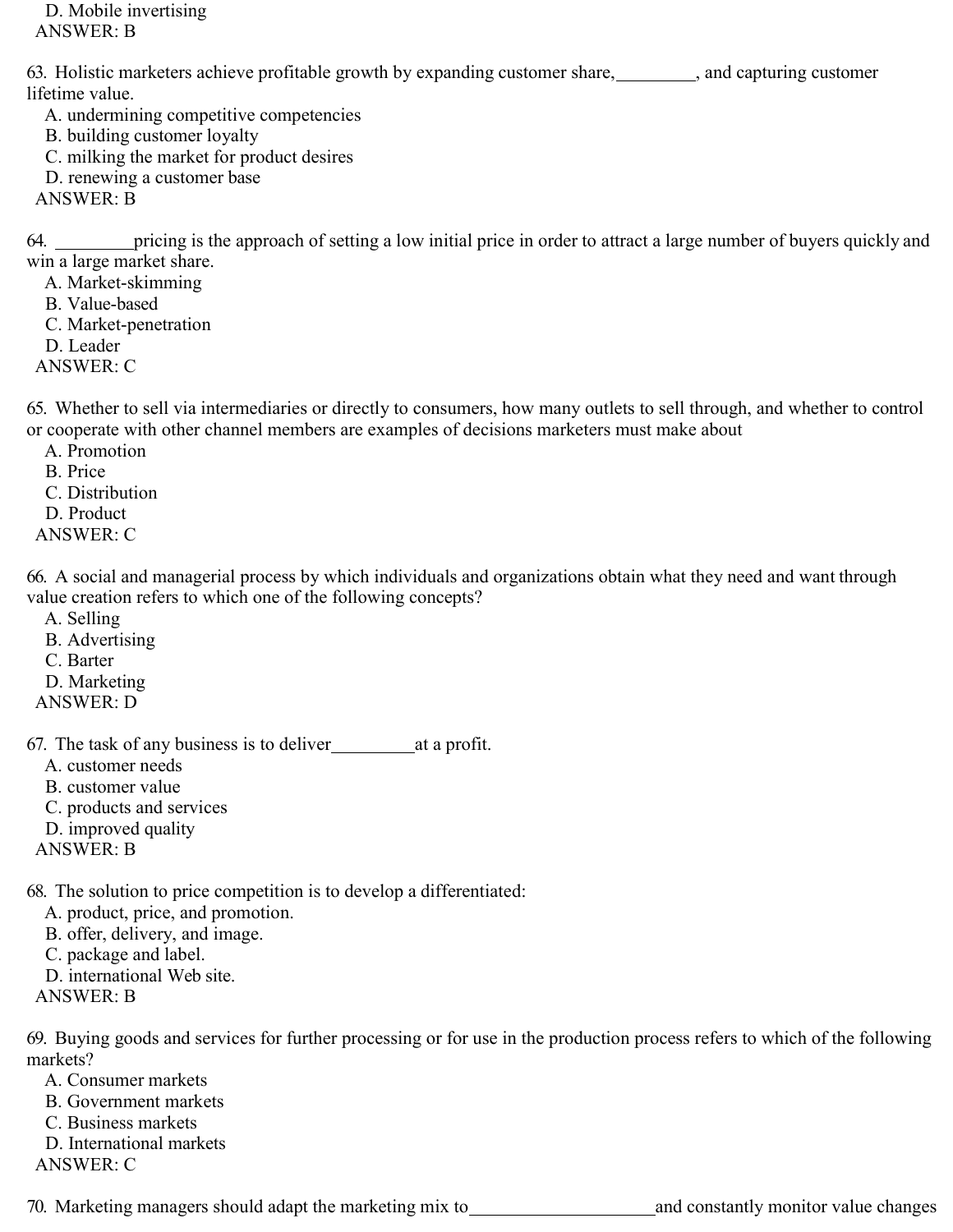and differences in both domestic and global markets.

- A. Sales strategies
- B. Marketing concepts
- C. Cultural values
- D. Brand images
- ANSWER: C

71. The refers to the various companies that are involved in moving a product from its manufacturer into the hands of its buyer.

- A. distribution chain
- B. network chain
- C. supply chain
- D. promotion network
- ANSWER: A

72. is the study of how individuals, groups, and organizations select, buy, use, and dispose of goods, services, ideas, or experiences to satisfy their needs and wants.

- A. Target marketing
- B. Psychographic segmentation
- C. Product Differentiation
- D. Consumer behavior
- ANSWER: D

73. Word "brand" is frequently used as a

- A. customers
- B. marketing
- C. advertising
- D. metonym
- ANSWER: D

74. Advertising to todays consumers, we need to look beyond the media of print, radio, and television. A. traditional

- B. non traditional
- C. social
- D. new
- ANSWER: A

75. The cost of an advertisement or a schedule of ads is often based on .

- A. CPP B. CPR C. CPI D. CPM
- ANSWER: D

76. Complete the following definition of advertising media. The advertising media is a marketing communications umbrella concept that covers to the prospective consumer.

- A. Media vehicles
- B. Advertising messages
- C. Brand
- D. Channels
- ANSWER: B

77. Mainly, chief resource of authority throughout allocation channel is

- A. company
- B. brand
- C. distributor
- D. customer
- ANSWER: B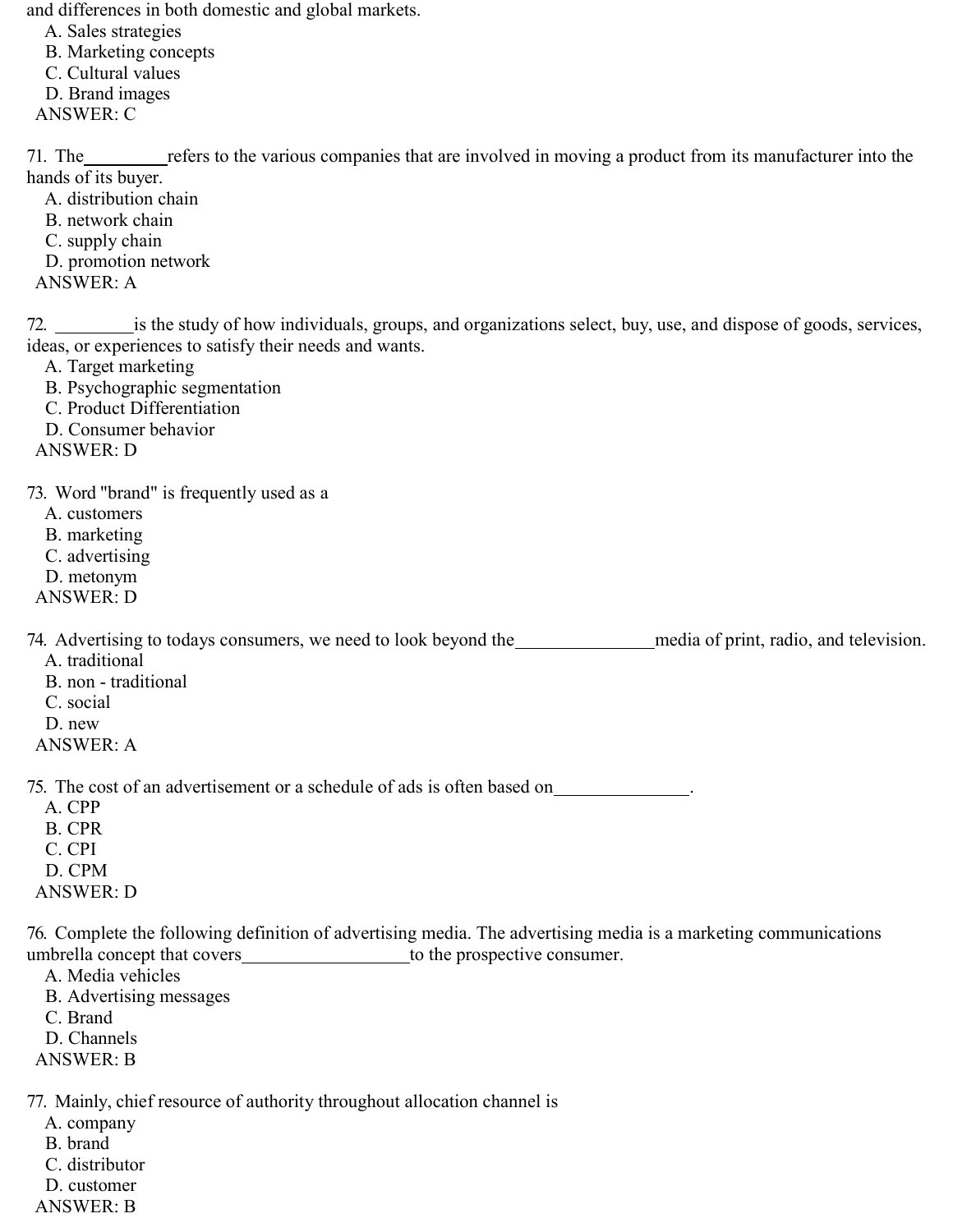78. Clearness regarding proportions of brands is clarity in

A. functions of brand

B. aspects of differentiation

C. both of given options

D. none of given options

ANSWER: C

79. Media strategy is making media decisions based on

- A. Understanding customers wants and needs
- B. The clients wishes
- C. Whims of the market
- D. Brand awareness

ANSWER: A

80. Careful brand management look for to build product or services related to the

- A. target audience
- B. cost

C. profit

D. all of answers are correct ANSWER: A

81. Branding strategy is also called

- A. brand architecture
- B. branding rate
- C. brand earnings
- D. brand responsiveness
- ANSWER: A

82. When companies combine existing brand with new brands, brands are called

- A. parent brand
- B. product extension
- C. brand extension
- D. sub-brand
- ANSWER: D

83. Parent brand if it is associated with multiple products in brand extension is called

- A. family brand
- B. product extension
- C. sub-product
- D. parent company
- ANSWER: A

84. Brand which is result of extension in brand or sub-brand is classified as

- A. brand extension
- B. sub-brand
- C. parent brand
- D. product extension
- ANSWER: C

85. Interactive media can be best described as

- A. Customized Marketing Messages
- B. Marketing Communications Mix
- C. Marketing Mix
- D. Media that allow two-way messages between company and consumer
- ANSWER: D

86. Product choice is greatly affected by economic circumstances. All of the following would be among those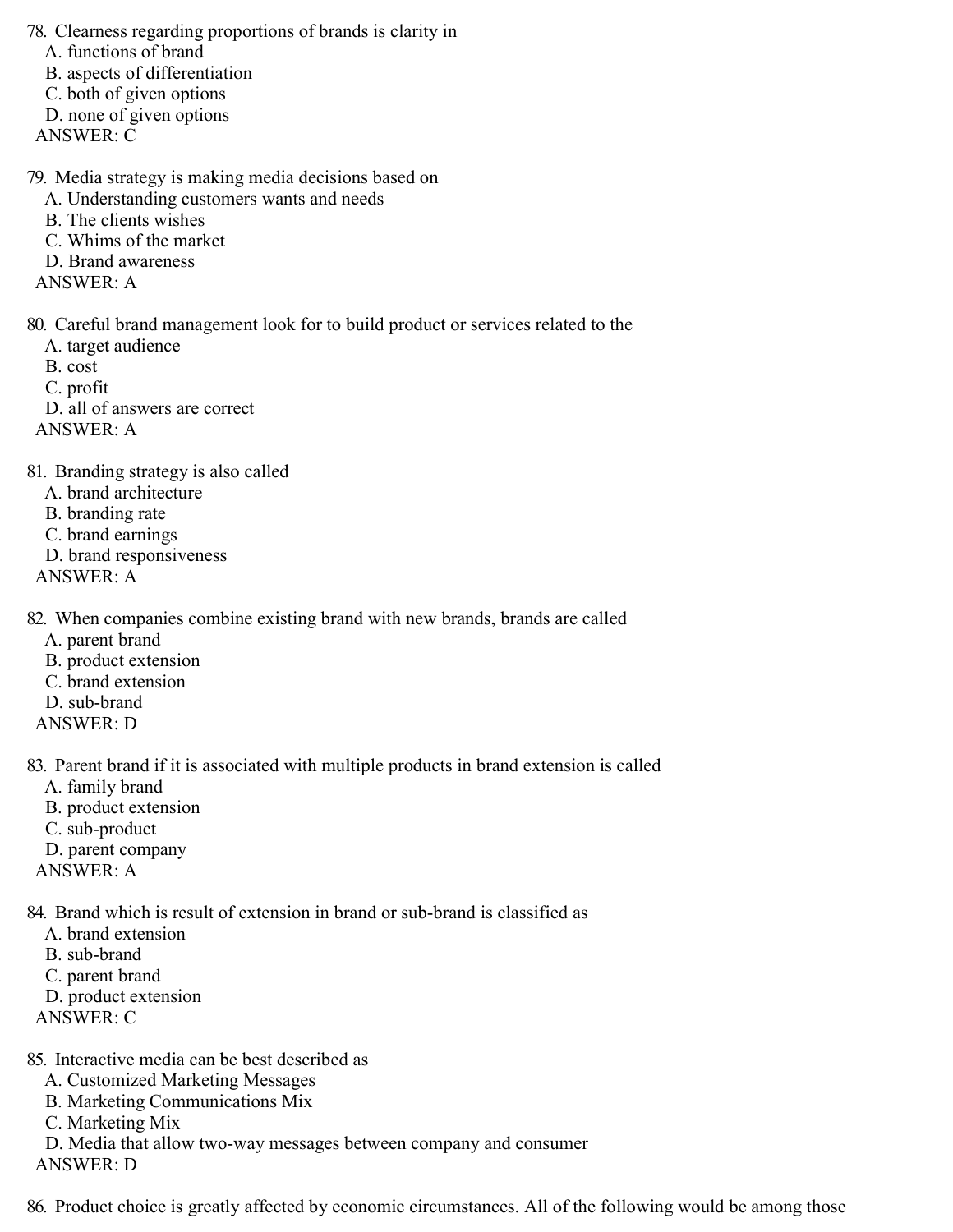circumstances EXCEPT .

A. spendable income B. savings and assets C. debts D. occupation ANSWER: D

87. The mental act, condition or habit of placing trust or confidence in another shows which of the following options?

- A. Motive
- B. Belief
- C. Behavior
- D. Attitude
- ANSWER: D

88. A is someone seeking a response (attention, a purchase, a vote, a donation) from another party, called the

- A. salesperson, customer
- B. politician, voter
- C. marketer, prospect
- D. celebrity, audience

ANSWER: C

89. The is practiced most aggressively with unsought goods, goods that buyers normally do not think of buying, such as insurance, encyclopedias, and funeral plots.

- A. marketing concept
- B. selling concept
- C. production concept
- D. product concept
- ANSWER: B

90. The concept holds that consumers will favor those products that offer the most quality, performance, or innovative features.

- A. product
- B. marketing
- C. production
- D. selling
- ANSWER: A

91. One traditional depiction of marketing activities is in terms of the marketing mix or four Ps. The four Ps are characterized as being

- A. product, positioning, place, and price
- B. product, production, price, and place
- C. promotion, place, positioning, and price
- D. product, price, promotion, and place
- ANSWER: D

92. The traditional view of marketing is that the firm makes something and then it.markets

- A. sells
- B. distributes
- C. prices
- D. services
- ANSWER: A

93. is the single factor that best indicates social class

- A. Time
- B. Money
- C. Occupation
- D. Fashion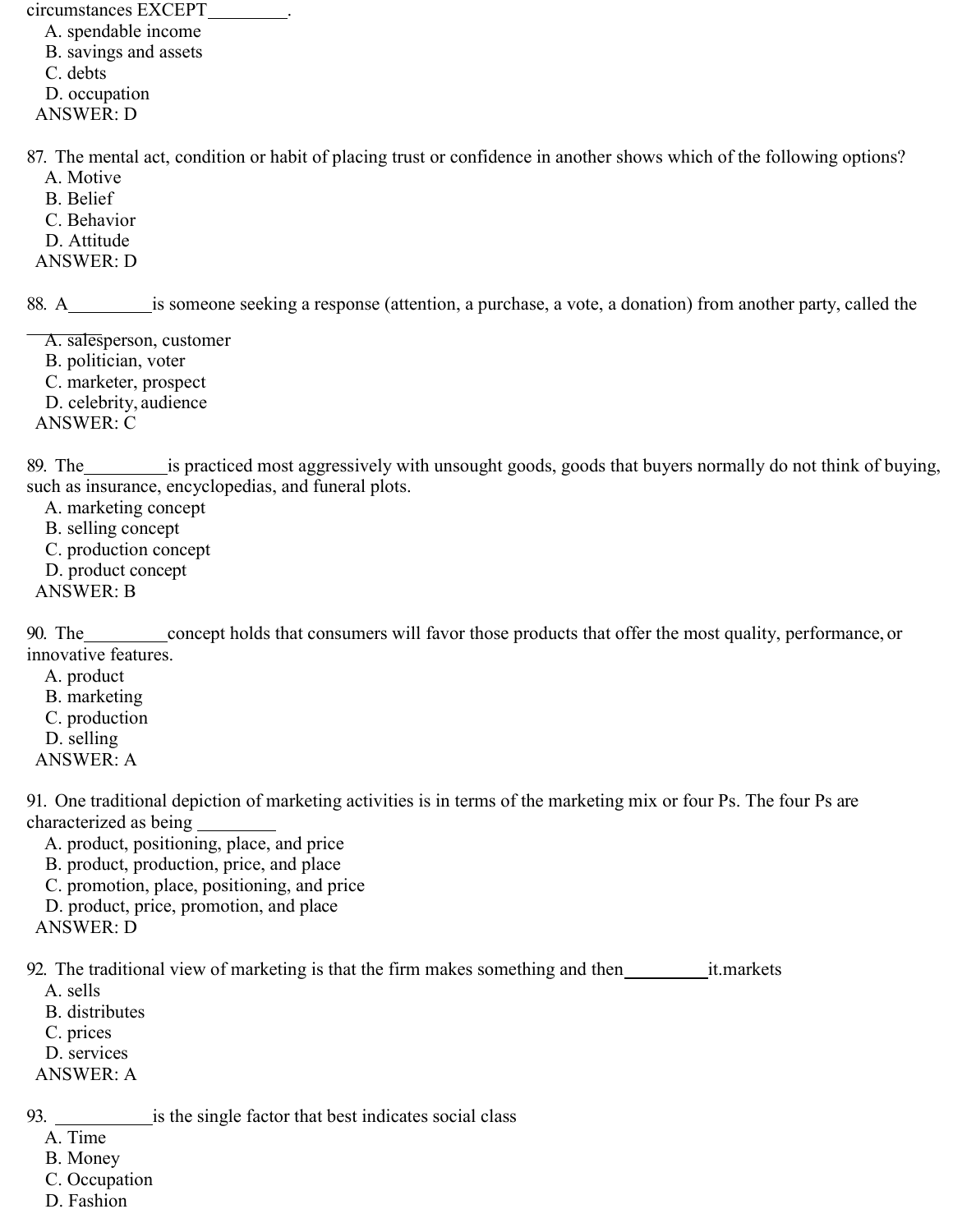ANSWER: C

94. Marketing strategies are often designed to influence and lead to profitable exchanges.

A. Consumer decision making

B. Sales strategies

C. Advertising strategies

D. Export strategies

ANSWER: A

95. <u>refers to the information a consumer has stored in their memory about a product or service</u>.

A. Cognitive dissonance

B. Product knowledge

C. Product research

D. Marketing research

ANSWER: B

96. When consumersare seeking low-involvement products, they are unlikely to engage in extensive search, so is important.

A. Order processing

B. Order booking

C. Ready availability

D. Information about warranty

ANSWER: C

97. Products that are usually purchased due to adversity and high promotional back up rather than desire are called:

A. Sought goods

B. Unique goods

C. Unsought goods

D. Preferred goods

ANSWER: C

98. Luxury products, such as Rolex watches, are also known as:

A. Shopping product

B. Convenience product

C. Emergency product

D. Specialty product

ANSWER: A

99. Which of the following is NOT included as a basic idea in the definition of marketing concepts?

A. Total company effort

B. Profit

C. Productivity

D. Customer satisfaction

ANSWER: A

100. In a corientation, the role of marketing research is to determine customer needs and how well the company is satisfying them.

A. Marketing

B. Production

C. Both of the above

D. None of the above

ANSWER: A

101. he controllable variables a company puts together to satisfy a target group is called the .

A. Marketing strategy

B. Marketing mix

C. Strategic planning

D. Marketingconcept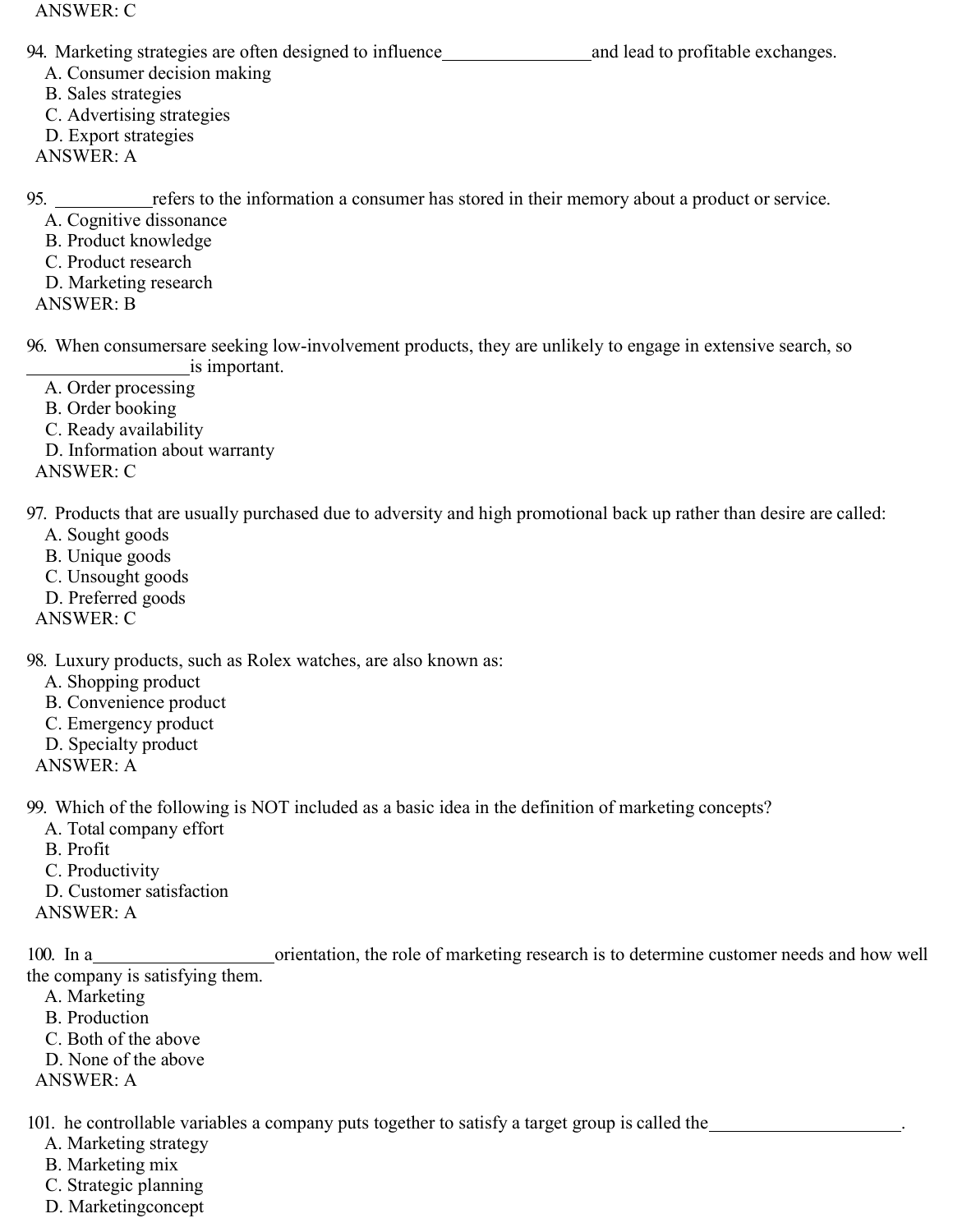ANSWER: B

102. In relationship marketing firms focus on relationships with relationships with relationships with the contract of the contract of the contract of the contract of the contract of the contract of the contract of the con

A. short-term; customers and suppliers

- B. long-term; customers and suppliers
- C. short-term; customers
- D. long-term; customers
- ANSWER: B

103. Which is not a method of costing media?

- A. CPA
- B. CTR
- C. CPM
- D. CPR
- ANSWER: D

104. The print medium continues to rely heavily on CPM to determine scheduling. What is CPM?

- A. A percentage of impressions that results in a click
- B. A percentage of households tuned to TV
- C. The relative average cost to reach one thousand people
- D. A payment received for each action

ANSWER: C

- 105. Which of the following is not a valid statement?
	- A. It is necessary to plan for out-of-home media
	- B. The media environment has become fiercely competitive
	- C. Media planning is less important than creative
	- D. Independent media buying services specialize in media planning

ANSWER: C

- 106. Brands like to stay contemporary because of:
	- A. Others do it
	- B. Staying attractive
	- C. Upholding the contract
	- D. None of the given options

ANSWER: C

107. Features and attributes of brands translate into benefits and are alsofulfilled along with these benefits

- A. Customer values
- B. Brand values
- C. Organizational goals
- D. Brand associations

ANSWER: A

- 108. A good brand contract:
	- A. Keeps customer perspective in view
	- B. Delivers promises made with customers
	- C. Unearths negative promises
	- D. All of the given options

ANSWER: D

109. Continuously renewing the difference makes your product

- A. Look superior
- B. Highly unacceptable
- C. Not conforming with market standards of evolving changes
- D. Conforming to the changing behavior and beliefs of customers

ANSWER: D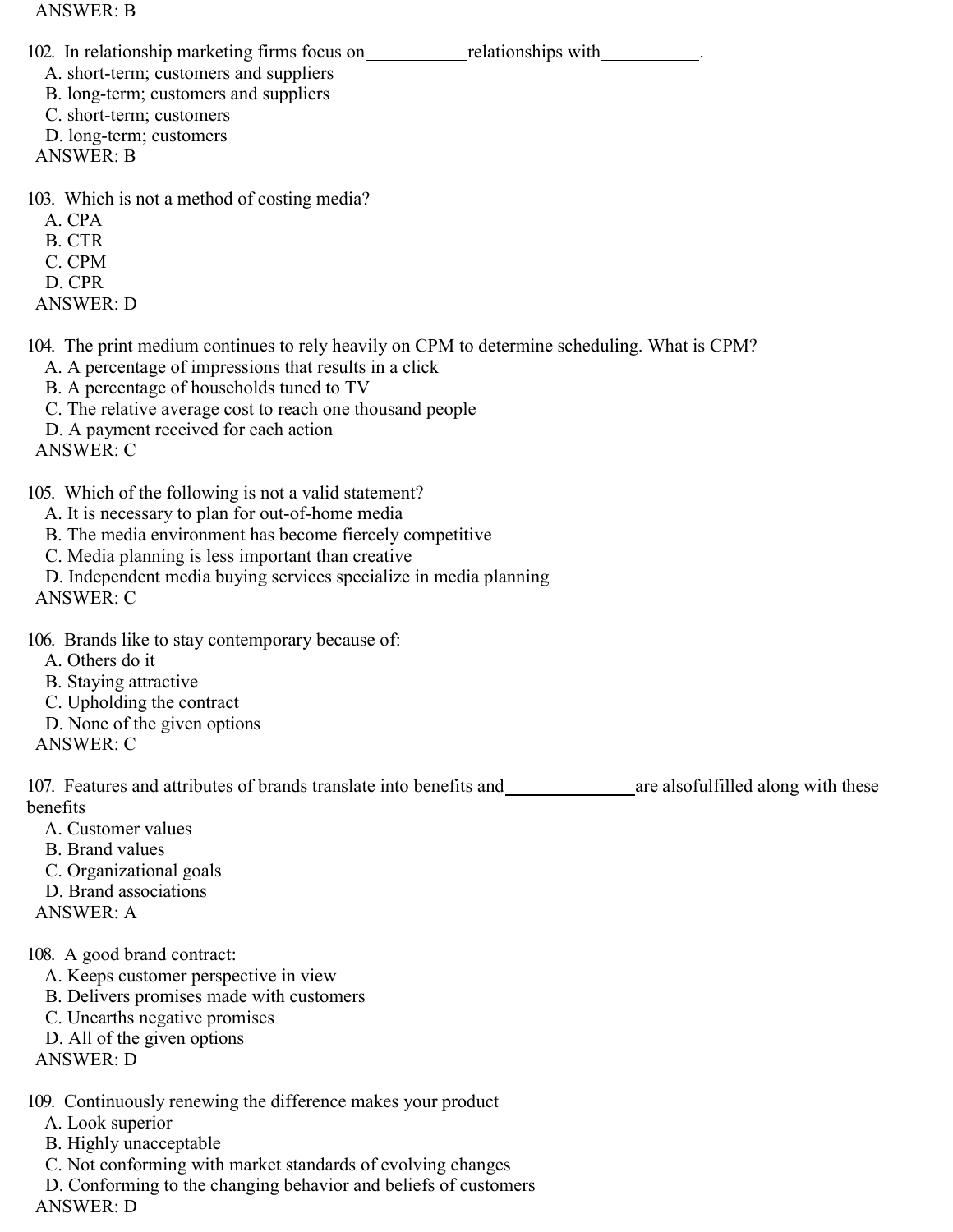110. Demographics in media planning deal with

- A. The study of populations
- B. The psychology of the consumer
- C. The study of media channel
- D. The study of product
- ANSWER: A

111. While developing the brand picture, first of all, you envision:

- A. Attributes
	- B. Obsessions
- C. Benefits
- D. All of the given options
- ANSWER: D

112. The elasticity of sales to sales promotion is \_\_\_\_\_\_\_\_\_\_\_\_\_that of advertising A. Less than

- B. Equal to
- C. Greater than
- D. Inversely proportional to
- ANSWER: D

113. A mix of different communication tools has a better chance of achieving

- A. Objectives
- B. Synergy
- C. Efficiency
- D. Effectiveness
- ANSWER: B

114. If two different brands are distributed by one company, it is considered under:

- A. Wholesale
- B. Co-branding
- C. Joint venture
- D. Merger
- ANSWER: B
- 115. Gross impressions means
	- A. The percentage of the target audience exposed to a message
	- B. All possible exposures to a given medium at a given time
	- C. Both a and b above
	- D. The standard for a communication message to have an impact on the consumer
- ANSWER: B
- 116. Marketing communication is done to achieve the objective of:
	- A. Building awareness
	- B. Stimulate action
	- C. Both of the given options
	- D. None of the given options
- ANSWER: C
- 117. Mostly, the major source of power throughout the distribution channel is
	- A. The company
	- B. The brand
	- C. The distributor
	- D. The customer
- ANSWER: B
- 118. Brands are born out of the following strategies: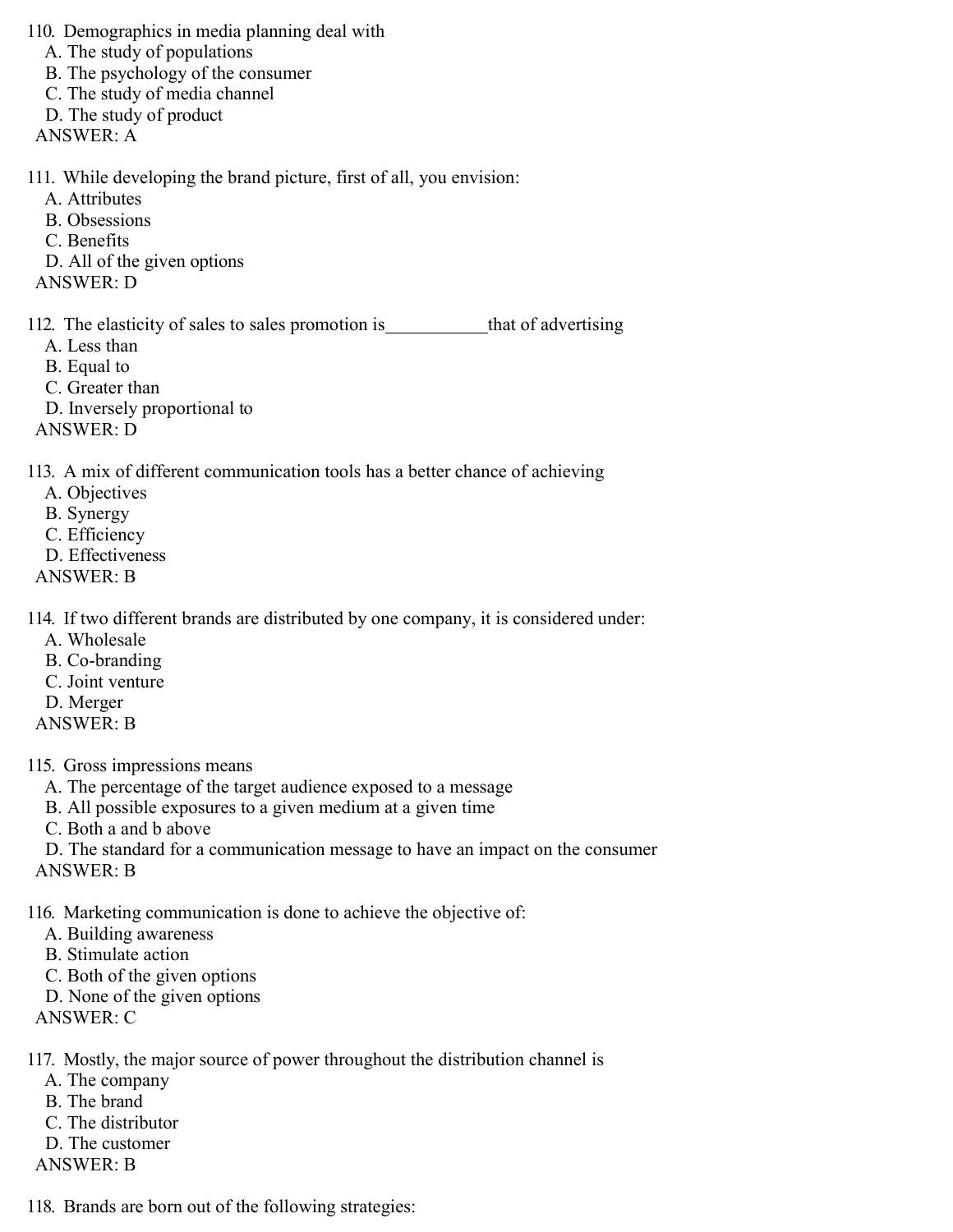A. Segmentation and differentiation strategies

B. Promotion strategies

C. Good purchasing and supply chain strategies

D. All of the given options

ANSWER: A

119. Brand identity is followed by \_\_\_\_\_\_\_\_\_, which is a reflection of what marketers planedto send to the public.:

- A. Brand value
- B. Brand image
- C. Advertising
- D. Brand personality
- ANSWER: B

120. Right branding increases of the product, which should be more than that of the generic product.

- A. Consumer revolt
- B. Market share
- C. Profit
- D. Value
- ANSWER: D

121. are incurred by brands because of failures and questionable businesspractices that may increase costs and liabilities

- A. Brand assets
- B. Brand liabilities
- C. Brand equities
- D. Market failures
- ANSWER: B

122. Introduction of more brands and extensions leads to with no new benefits to consumers

- A. Higher cost
- B. Greater revenue
- C. Brand proliferation
- D. Increased competition
- ANSWER: C

123. While defining the industry during the analysis, brand managers must consider

- A. The range of products and services offered by the industry
- B. A picture of the geographic scope of the industry
- C. Both of the given options
- D. None of the given options
- ANSWER: C
- 124. SWOT is an acronym for:
	- A. Strategy, working, opinion, tactical
	- B. Strengths, weakness, opportunities, threats
	- C. Strategy, Work, openness, toughness
	- D. Strategy, weakness, opinions, tactics
- ANSWER: B

125. In SWOT analysis, situations where organizations are able to convert weaknesses into strengths and threats into opportunities, these are called:

- A. Strategic windows B. Strategic leverage
- C. Conversion strategies
- D. Vulnerability
- ANSWER: C

126. This is something that at some time in the future may destabilize and/or reduce the potential performance of the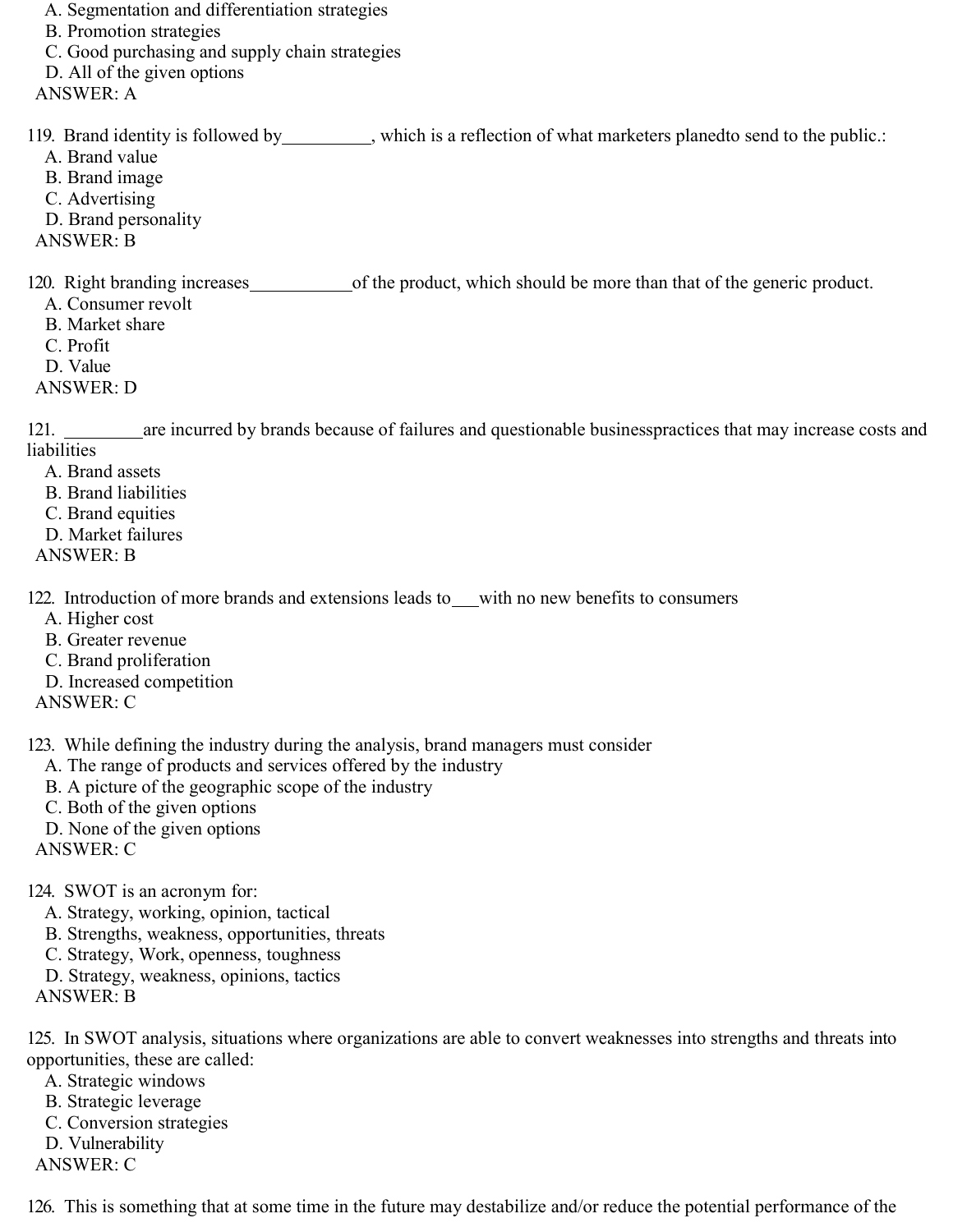organization:

A. Threat B. Strength C. Weakness D. Opportunities

ANSWER: A

127. **is the process that helps managers understand the nature of the industry, the way firms behave** competitively within the industry, and how competition is generally undertaken.

- A. Market needs analysis
- B. Portfolio analysis
- C. Strategic market analysis
- D. Organizational analysis

ANSWER: C

128. A\_\_\_\_\_\_\_\_\_\_\_\_has to answer the questions like what would be the short of market if our brand is not there.

- A. Brand image
- B. Brand picture
- C. Brand manager
- D. Brand association

ANSWER: B

129. Brand assets include:

- A. The name of the brand
- B. Reputation, relevance, and loyalty
- C. Less quality complaints
- D. All of the given options
- ANSWER: B

130. When the same brand name holds several products in different markets, it is known as the

- A. Umbrella brand
- B. Source brand
- C. Multi-brand
- D. Range brand
- ANSWER: A

131. This type of growth refers to concentrating activities on markets and/or products that are familiar:

- A. Diversification
- B. Condensive
- C. Integrative
- D. Intensive
- ANSWER: D

132. Factors affecting the choice of distribution channel include

- A. Customer value
- B. Sales revenues
- C. Both of the given options
- D. None of the given options

ANSWER: C

133. \_\_\_\_\_\_\_\_\_\_\_\_\_ are about organizations seeking gaps in broad market segments or finding gaps in competitors' product ranges.

- A. Market niche strategies
- B. Differentiation
- C. Cost leadership
- D. Focus Strategies
- ANSWER: D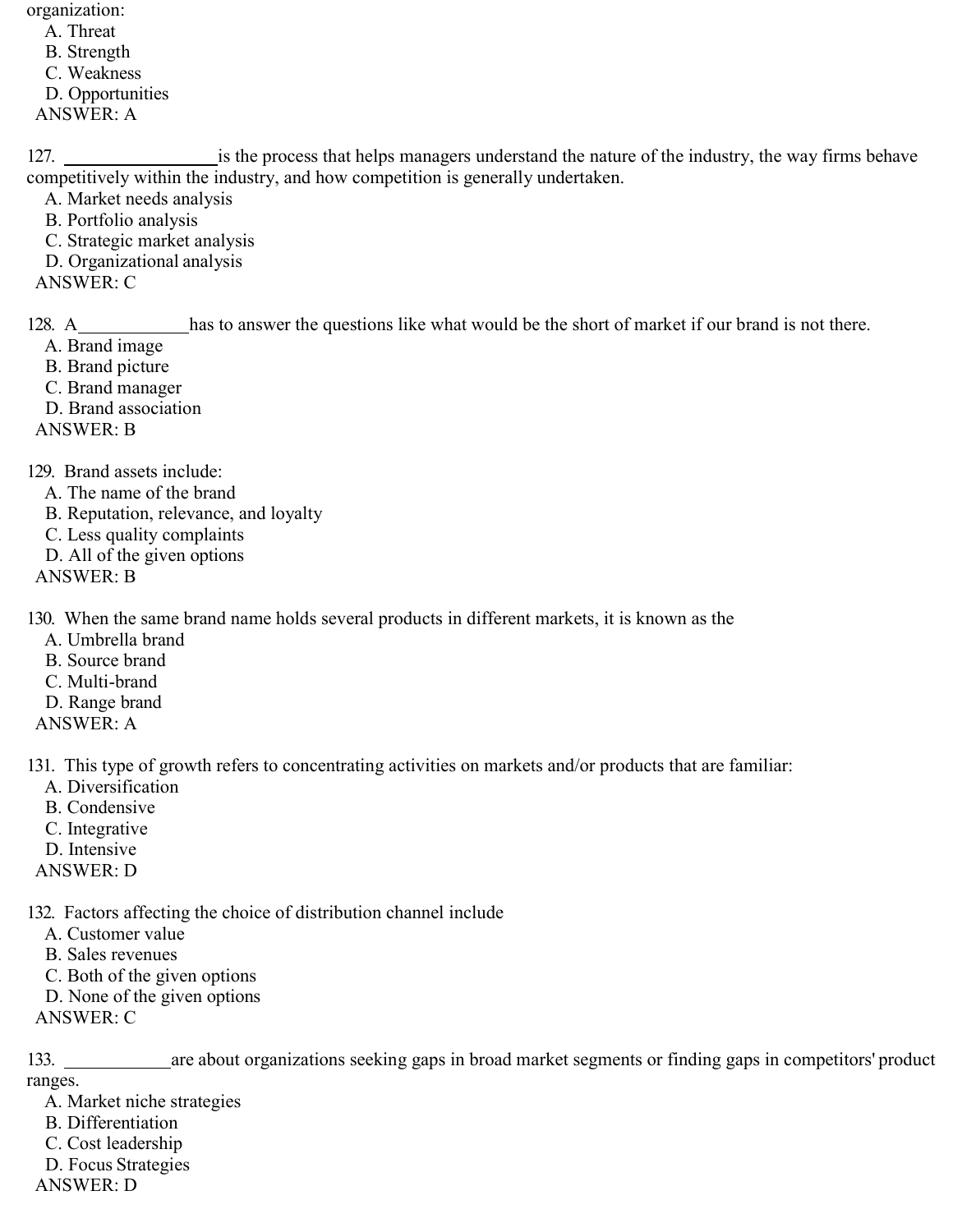134. Attack the market and defend the position are the prime strategies pursued by a firm with positioning.

- A. Market challenger
- B. Market Leader
- C. Market Follower
- D. Market Nicher
- ANSWER: B

135. Diversification is best described as which of the following?

- A. Existing products in new markets
- B. Existing products in existing markets
- C. New products for new markets
- D. New products for existing markets
- ANSWER: C

136. Key performance indicators, which companies set and measure their progress towards in order to determine whether or not they have improved or maintained their performance over a given period of time, are referred to as:

- A. Marketing implementation
- B. Marketing program
- C. Budgeting
- D. Marketing Metrics

ANSWER: D

## 137. Clarity about dimensions of brands means the clarity in

- A. The functions of brand
- B. The aspects of differentiation
- C. Both of the given options
- D. None of the given options
- ANSWER: C

138. Companies employ the elements of the (product concept, target audience, advertising message, and communications media) to devise strategies to achieve advertising objectives.

- A. Synergistic approach
- B. Creative mix
- C. Advertising impression
- D. Advertising response curve
- ANSWER: B

139. The drivers of change include all of the following except:

- A. Downfall in industry
- B. Consumer behavior
- C. Market analysis
- D. An investment by a foreign firm in local market
- ANSWER: C

140. Often, the direct consumers of a nonprofit organization are its:

- A. Consumer public
- B. Member public
- C. Client public
- D. Nonbusiness public
- ANSWER: C

141. Which one of the following form of asset the brand has

- A. Tangible assets
- B. Intangible assets
- C. Current assets
- D. Fixed assets
- ANSWER: B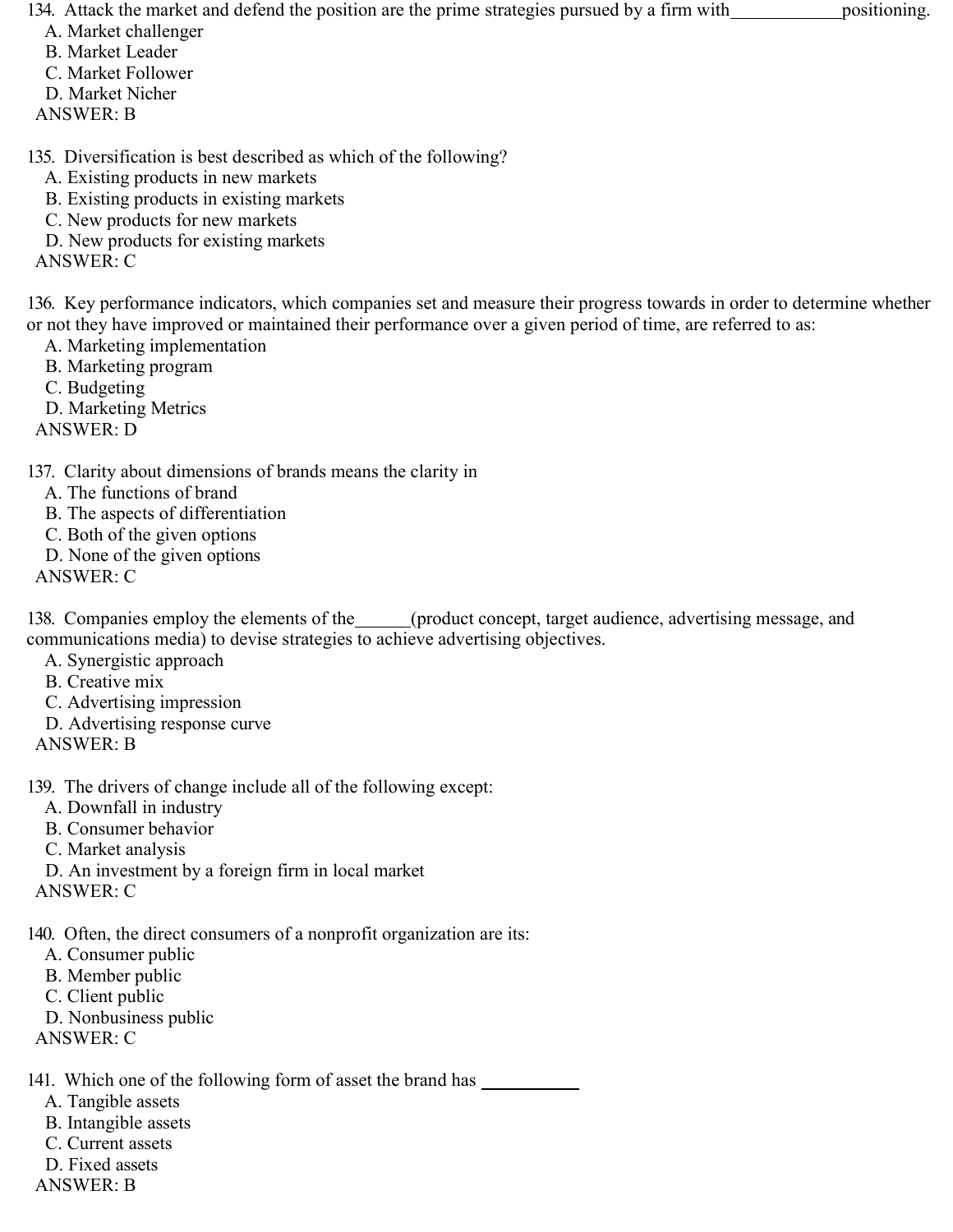142. The functional risk of brand is related to \_\_\_\_\_\_\_

- A. Price
- B. Performance
- C. Social image
- D. Our self concept
- ANSWER: B

143. With the effort of team of professionals in a company, produce end product which isrelated to the

- A. Brand creation
- B. Idea creation
- C. Brand management
- D. Marketing management
- ANSWER: D

144. The process of establishing and maintaining a distinctive place in the market for anorganization or its specific product offers is known as

- A. Profiling
- B. Profiling Segmentation
- C. Segmentation
- D. Positioning
- ANSWER: D

145. A brand based organization provides which of the following benefits

- A. Clarity of role
- B. Commitment to brand growth
- C. A collective responsibility
- D. All of the given options
- ANSWER: D

146. Delivery services offered by restaurants and other food chains in our market on phonecalls are examples of

- A. Sales promotion
- B. Direct marketing
- C. Publicity
- D. Personal selling
- ANSWER: B
- 147. An effective advertising campaign:
	- A. Revolves around a strong single idea
	- B. Should appeal to self interest of customer
	- C. Must not wander off
	- D. All of the given options
- ANSWER: D

148. Building the brand vision is very serious matter and cannot be decided by just onemanager because of the issue of:

- A. Marketing
- B. Finance
- C. Production
- D. Visual display
- ANSWER: B

149. An apparel marketer is planning to launch an existing brand name into a new productcategory. Which brand development strategy is being implemented?

- A. Line extension
- B. Multibrand
- C. Brand extension
- D. Rebranding
- ANSWER: C